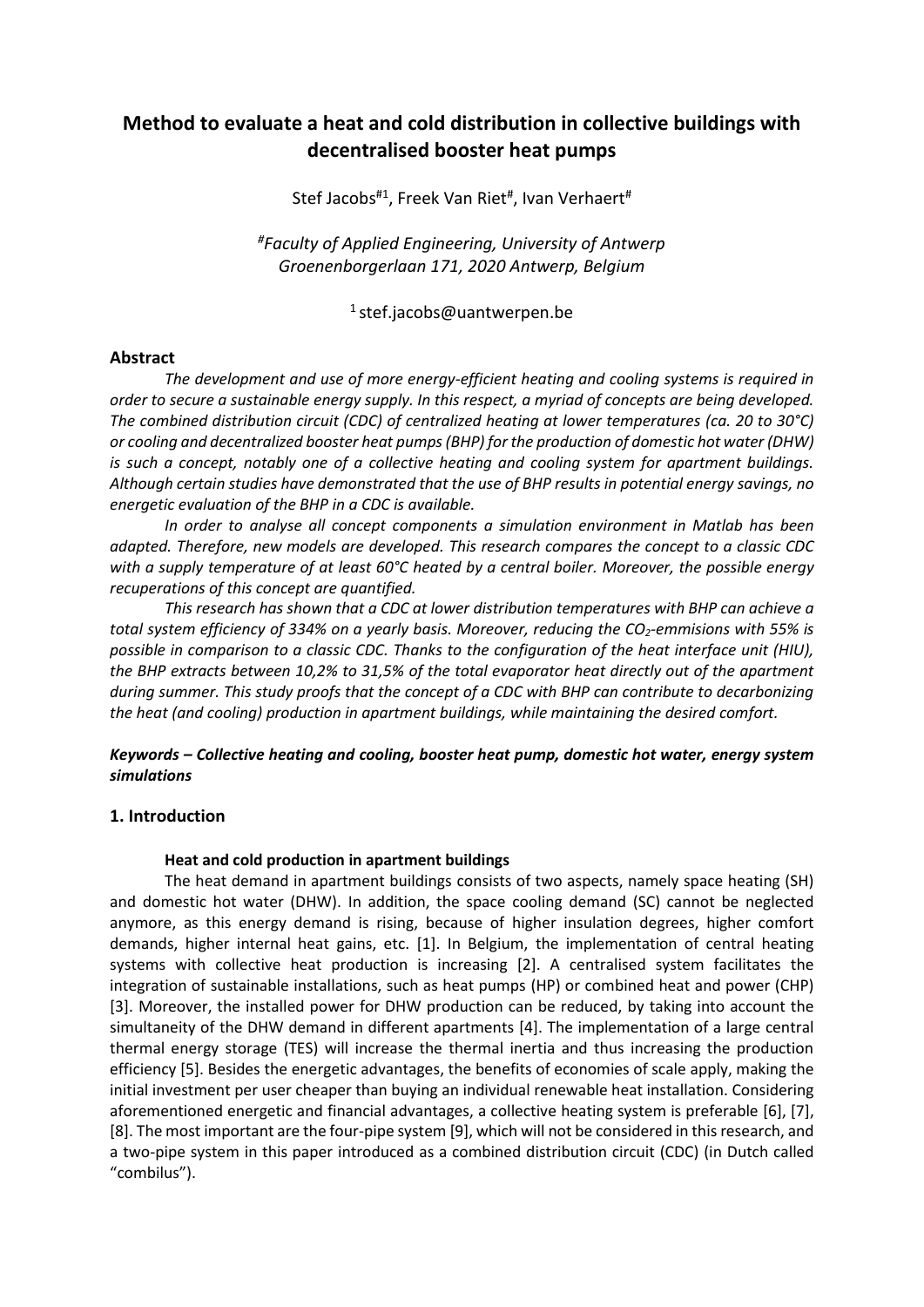### **Combined distribution circuit**

A CDC consists of two pipes, one supply and one return pipe connected to the central heat production to provide the technical hot water for SH or SC and DHW, and one (third) pipe supplying the domestic cold water (DCW) (see [Fig. 1\)](#page-1-0). Every apartment is connected to the CDC by a heat interface unit (HIU) to extract heat or cold from the CDC. The central production can also be a connection to a district heating network.



<span id="page-1-0"></span>**Fig. 1. main scheme of a CDC.**

### **Lowering the distribution temperature in heating modus**

The distribution losses in such systems are relatively increasing, due to the decreasing heat demand in the buildings, as the insulation degree in buildings is improving. Moreover, the relative demand for DHW and cooling is rising [1], [10].

By lowering the distribution temperature in heating modus, the distribution losses will lower. In this respect, the required temperatures for SH and DHW need to be taken into account. Underfloor heating, which is the main choice in ultralow-temperature networks, requires a range of supply water temperatures from 30°C to 45°C [11]. In order to consume DHW, a temperature of 40°C would be sufficient. However, avoiding the legionella bacteria growth requires 55°C or more [12]. On the other hand, in order to cool, a temperature of 22°C or lower is necessary [13].

Aforementioned contradictions can be reconciled by hybrid systems. This research proposes a method to supply the central heat at lower temperatures and to boost these temperatures on a local level (i.e. at every flat) in order to fulfil the needs of DHW. Such concepts have following advantages:

- The central geothermal heat pump (GHP) delivers heat at lower temperatures, which benefits the COP [14], [15]. This is interesting assuming the highest mass flow is heated by this GHP, and therefore the highest share of heat supply is generated at a higher COP.
- The distribution losses of the central pipes reduce.
- The higher temperatures occur only when and where necessary.

Obviously, the disadvantage of lower temperatures is the smaller design temperature difference ( $\Delta T$ ) between supply and return of central heat. As a result, the mass flow increases to deliver the same heating power and larger pipes are required. However, in this case (i.e. CDC in apartment buildings), the cost of the pipes is not as large as in district heating networks (DH).

A large amount of studies concerning low-temperature heating networks and BHPs has been performed. Østergaard and Andersen [16] have proven that an ultralow-temperature district heating network (ULTDH) with BHPs ("concept A") consume less energy than a LTDH, without BHPs ("concept B"). Moreover, the COP of the central HP is always higher in "concept A" than in "concept B". In latter study, a back-up boiler is used to cover the peak loads. Köfinger et al. [17] confirm that the BHPs are a valid solution for ULTDH and boost the temperature in an efficient way to store in a TES for apartment buildings or hotels. Kleefkens et al. [18] introduced an alternative configuration of the heat interface unit (HIU), where the BHP and floor heating tubes are connected via two valves. In this way, the heat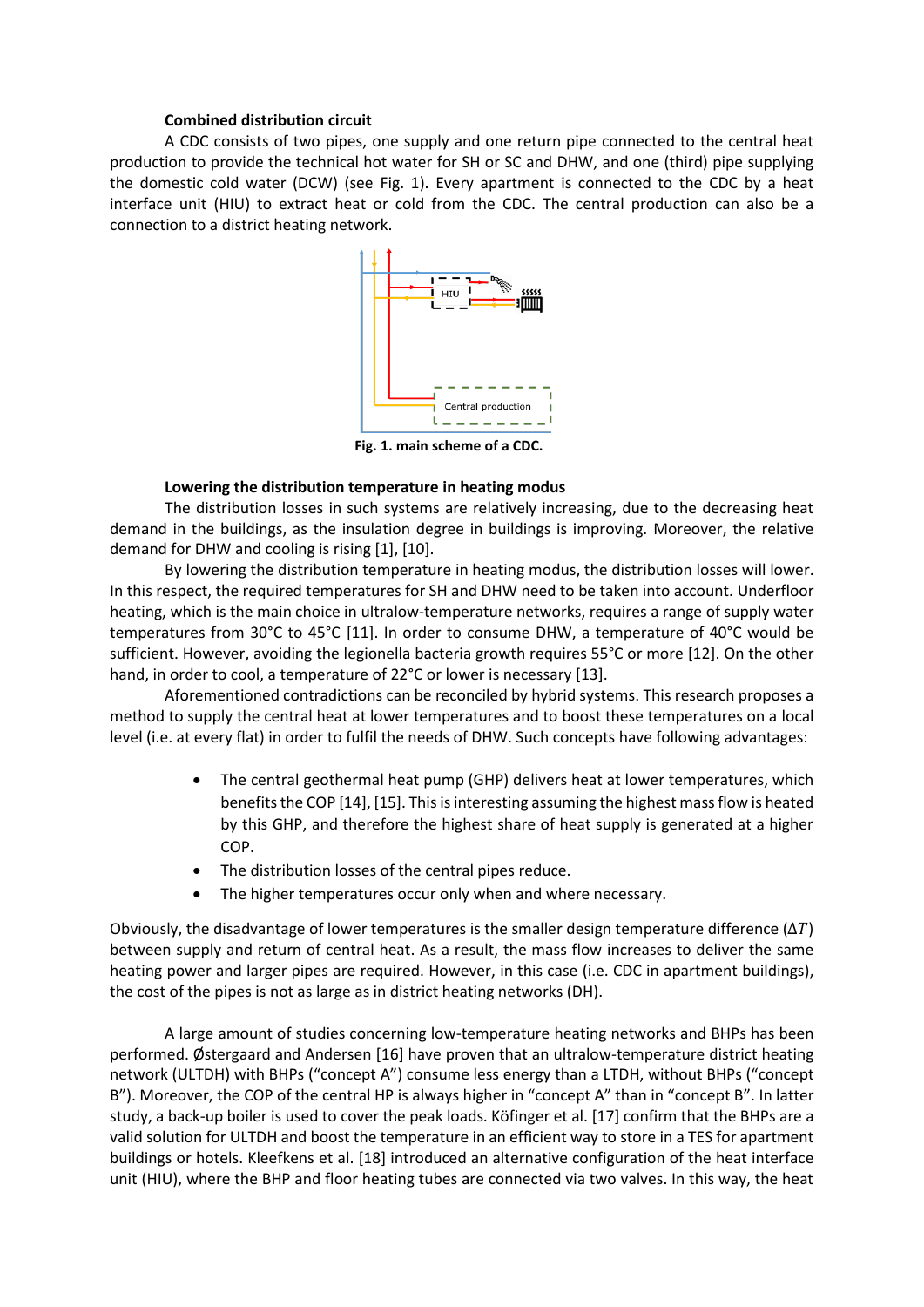and cold recuperation during summer is possible. A study of Greenvis and EcoFys in the Netherlands [14] compared different LTDH options. They concluded that the BHPs are more efficient than air/water-HPs as a decentral DHW-producer. In addition, they confirmed that the BHP can use the internal excessive heat as a heat source during summer. The disadvantage of such systems is the place these TES take, especially for rather small apartments.

These studies have shown that the BHPs offer a potential to ULTDH and improve the performances. However, these studies are performed in large DH and do not take into account the hydronics of existing concepts due to the relative large time steps. When large time steps are used, the opening and closing of valves and the transient behaviour of installations is not taken into account. Moreover, the energy performances on building level have not been investigated, only on large scales (i.e. DH networks). For this reasons, it is required to perform studies to the energy performances of BHPs in smaller networks, such as an apartment building, with a small simulation time step. In this research, the BHPs implemented in a CDC at lower distribution temperatures is evaluated. A method to quantify the total system efficiency and the energy recuperations is developed, where the influence of various components can be examined. Furthermore, the comparison between the proposed concept and a classic CDC is made.

### **2. Methodology**

A CDC with BHP could be analysed through in situ-measurements. However, the effect of the behaviour of inhabitants, such as the desired indoor temperature or the use of DHW, on the measurements is enormous. Furthermore, a realisation of the concept is required in order to measure.

By doing computer simulations, the characteristics of the installation (e.g. storage capacity, pipe lengths, temperature regimes) can vary to examine the influence of these changes, while the preconditions of user behaviour can be set. In this way, different energy-systems or variants of energysystems can be compared in an objective way [4]. Finally, some points of attention can be discovered and taken into account before the realisation of the concept or installation [19].

Van Riet [20] has developed a simulation environment in Matlab, to study different hydronic circuits of hybrid heat and cold production. All the models have the same structure of flow rates and temperature inputs and outputs, which facilitates connecting the different models with each other. This simulation environment and some models are adapted to perform the presented concept study. Furthermore, a model of the BHP is developed.

Chapter 4 describes the studied concept in detail. However, a schematic overview of the energy flows is given in [Fig. 2.](#page-3-0) The central production delivers heat or cold to the central distribution (CDC). The distributed temperature depends on the outdoor air temperature and is defined for the underfloor heating or cooling. This low temperature is heated up by the decentral BHPs to produce DHW, which is stored in the decentral domestic hot water storage TES.

The total system efficiency is the ratio of the total auxiliary energy (purple) to the total end user's energy (yellow). The auxiliary energy needed for the pumps in the systems are neglected, except when the central GHP is in cooling mode. The primary energy ratio (PER) is defined as the total system efficiency with the energy use converted to primary energy (for electricity, the used conversion factor is 2,5).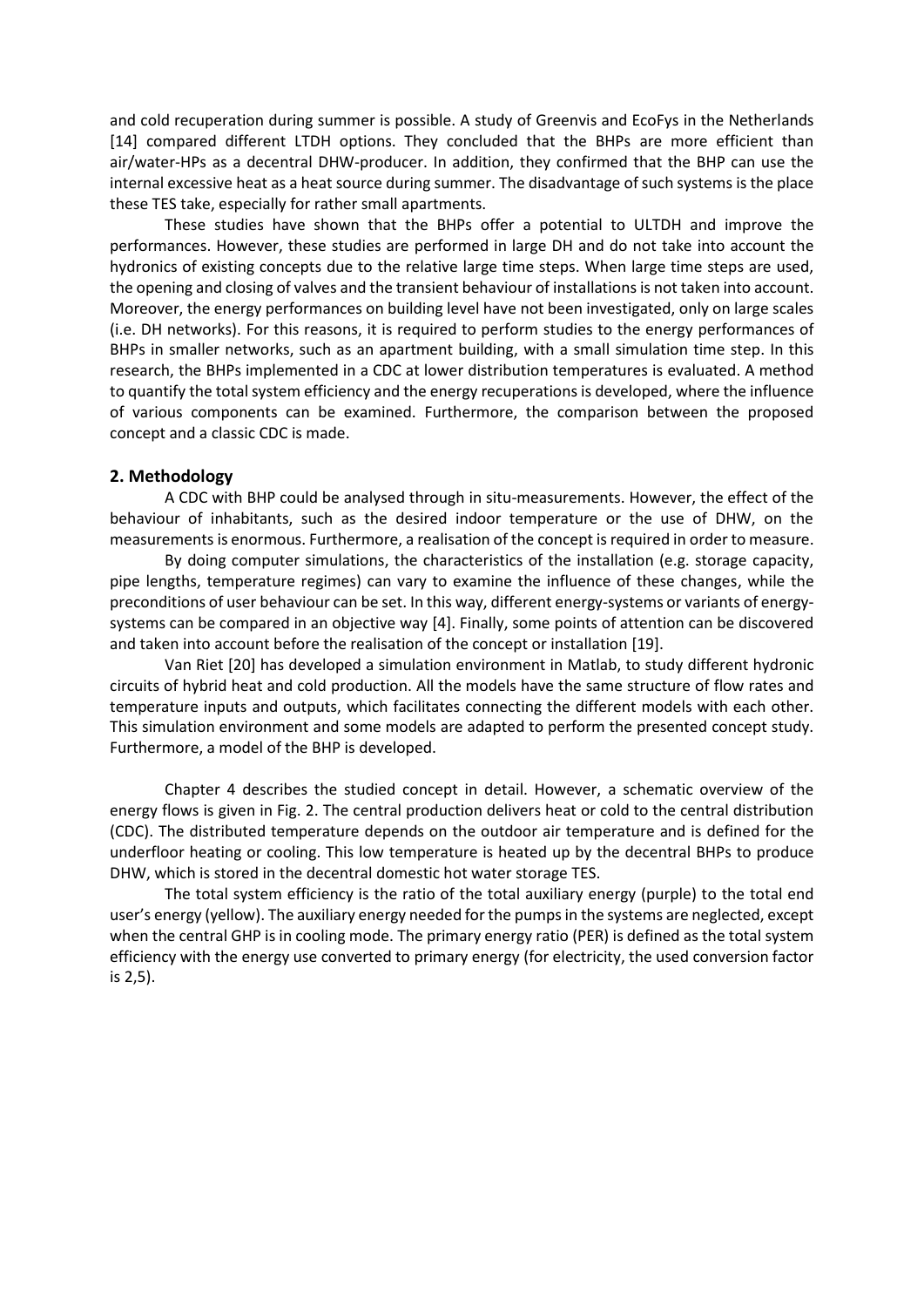

<span id="page-3-0"></span>**Fig. 2. schematic overview of energy flows in concept. In case of cooling, energy flow direction is inversed.**

#### **3. Models in simulations**

In general, most models are discussed in [20]. However, this chapter gives an overview of the most important models used in the simulation environment and the new developed model of the BHP. It is important for this study that the models are an accurate reflection of reality, thus the interaction between different components and their transient behaviour is taken into account.

#### **Demand profiles**

A dynamic simulation consists, next to different models of components, of demand profiles. These demand profiles include the inhabitants' behaviour and weather profiles for Uccle (Belgium) [21]. A *profile generator* [22] of *Instal2020* [23] is used. The generated demand profiles are based on different family types, with each person characterized by its own weekly living pattern. The internal heat gains  $(\dot{Q}_{met})$  consist of the number of "present persons" (i.e. 'awake' equals 120W and 'sleeping' equals 80W [24]) in the apartments and the heat losses of electrical appliances, which both daily varies.

The presence profile of inhabitants is directly linked to the DHW-demand in every dwelling, as only present inhabitants can consume hot water. In this respect, the configuration of the tapping points can be varied (i.e. number of taps, bath or no bath, one or two shower(s)).

#### **Building**

In the apartment building, 20 apartments are considered, with each the same lay-out (parameters) and model. A strong internal ventilation is supposed, hence every apartment is one thermic zone, without heat transfer to neighbouring apartments. A zone is described by the following 3R2C-model:



<span id="page-3-1"></span>**Fig. 3. 3R2C-model of zone (electrical analogy)**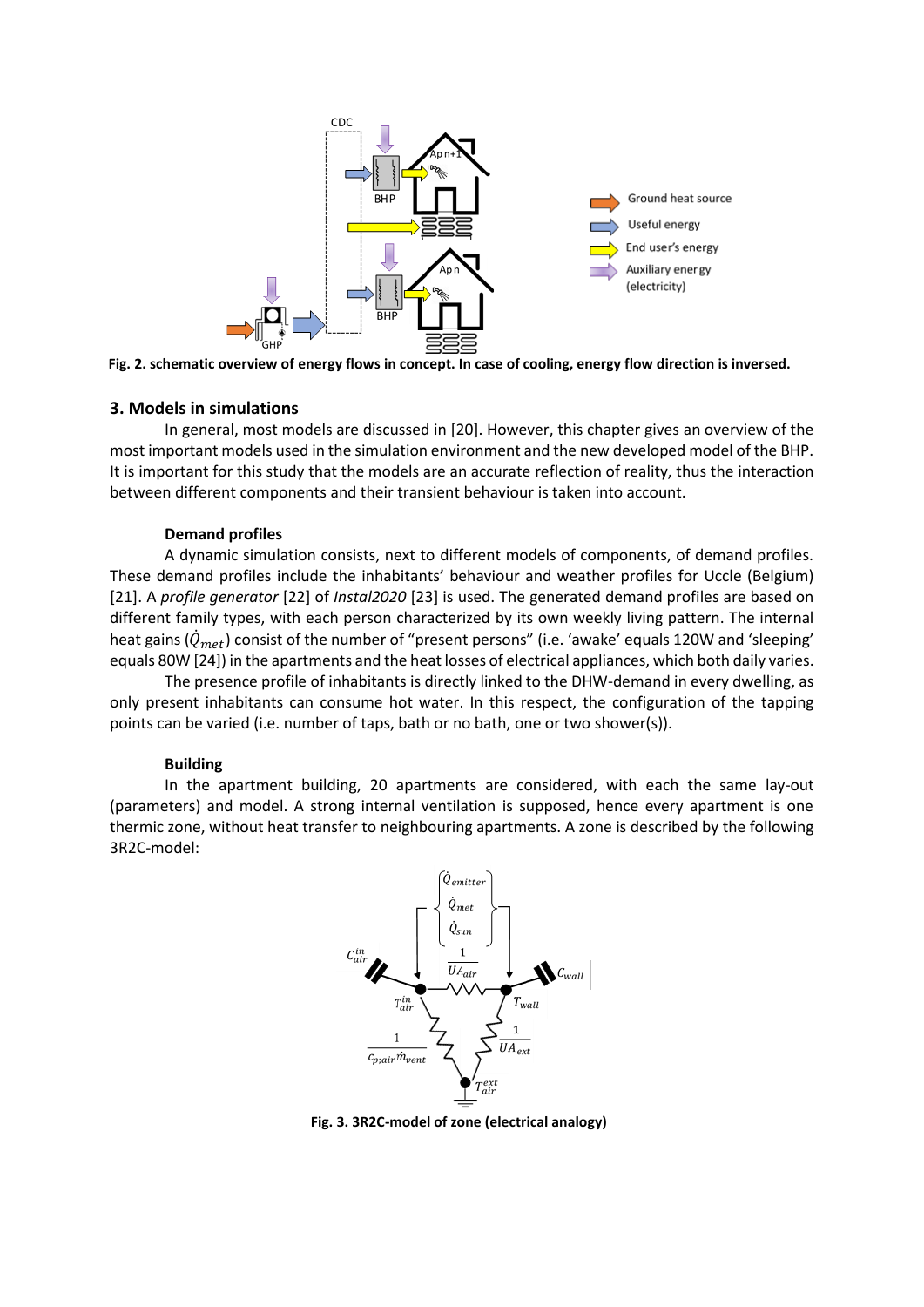The heat flows  $\dot{Q}_{emitter}$ ,  $\dot{Q}_{met}$  and  $\dot{Q}_{sun}$  are transferred to the air and the walls. In order to simulate the  $\dot{Q}_{emitter}$ , the floor heating is segmented in three equal parts with an uniform temperature, as done in other research [20]. The sum of emitted heat of every segment equals  $\dot{Q}_{emitter}$  and is for 60% transferred to the air and 40% to the walls. However, in the case of cooling an apartment, the heat transfer of the emitter is negative and captures heat from the indoor air to heat up the emitter. The thermal capacity of the emitter (floor heating) is calculated as  $C_{emitter}$  = 2240 kg/m<sup>3</sup> ⋅ 900*J*/ $kgK$  ⋅ 0,075 $m \cdot A_{floor}$  (with  $A_{floor}$  the floor area of the apartment [m<sup>2</sup>]).

 $\ddot{Q}_{met}$  is determined with the aforementioned *profile generator* and divided for 75% to the air and 25% to the walls. The solar radiation ( $\dot{Q}_{sun}$ ) is equally (50%) divided over the air and wall heat capacity. Whereas the outdoor temperature ( $T^{ext}_{air}$ ) and the solar radiation ( $\dot{Q}_{sun}$ ) are values of a study, based on weather data from Uccle, Belgium [21].

The heat capacities  $\mathcal{C}_{air}^{in}$  and  $\mathcal{C}_{wall}$  [J/K] are resp. those of the air and the wall of a single apartment.  $\mathcal{C}_{wall}$  equals 11,75 MJ/K, measured in the *Instal2020* project [23], while  $\mathcal{C}_{air}^{in}$  is the product of the air volume ( $V_{air}$ ) [m<sup>3</sup>], the specific heat capacity ( $c_n$ ) [J/kgK] and mass density ( $\rho$ ) [kg/m<sup>3</sup>] of air. In order to take into account the air temperature-gradient and heat storage in furniture a correction factor of five is applied (Jean Lebrun. Personal communication 21/05/2020).

The 3R-2C model consists of three temperature nodes, namely the outdoor temperature  $(T_{air}^{ext})$ , the indoor air temperature  $(T_{air}^{in})$  and the temperature of the walls, floor and ceiling  $(T_{wall})$ . Between each node is an overall heat transfer coefficient (UA), in order to quantify the resistance of heat exchange. However, this resistance is different for ventilation losses. In this case, the heat losses depend on the mass flow through openings, such as crevices or windows (in summer), and is calculated as follows:

$$
\dot{Q}_{vent} = c_{p,air}\dot{m}_{vent} \cdot (T_{air}^{in} - T_{air}^{ext})
$$
\n
$$
(eq.1)
$$

With  $\dot{m}_{vent} = \frac{\rho_{air}}{3600}$  $\frac{Pair}{3600}$   $\cdot n_{venttot}$   $\cdot V_{air}$  and  $n_{venttot}$  is the ventilation rate per hour of the indoor air (hygienic minimums and blower-door test). In summer, when the indoor temperature is too high and the outdoor temperature is lower, an increased ventilation rate is considered to simulate the free cooling through windows during the night. The free cooling is taken into account, because, for this study, the cold demand is considered equally important as the heat demand.

The following two differential equations describe the behaviour of the indoor air temperature  $(T^{in}_{air})$  and the walls temperature ( $T_{wall}$ ). These equations are drawn from the 3R-2C model i[n Fig. 3.](#page-3-1)

$$
C_{air}^{in} \frac{d(T_{air}^{in})}{dt} = 0.6 \cdot \dot{Q}_{emitter} + 0.5 \cdot \dot{Q}_{sun} + 0.75 \cdot \dot{Q}_{met} - UA_{air} \cdot (T_{air}^{in} - T_{wall})
$$
  
-
$$
-c_{p,air} \dot{m}_{vent} \cdot (T_{air}^{in} - T_{ext})
$$
 (eq. 2)

$$
C_{wall} \frac{d(T_{wall})}{dt} = 0.4 \cdot \dot{Q}_{emitter} + 0.5 \cdot \dot{Q}_{sun} + 0.25 \cdot \dot{Q}_{met} + UA_{air} \cdot (T_{air}^{in} - T_{wall}) - UA_{ext} \cdot (T_{wall} - T_{ext})
$$
\n
$$
(eq.3)
$$

#### **Model of central ground-source heat pump (GHP)**

The central production unit is a ground-source heat pump. Its heating mode is modelled as in other research [20], [25]. The cooling mode is modelled as a counter-flow heat exchanger, according to the  $\varepsilon - NTU$  method [26] in a static way. Furthermore, in the cooling mode, the auxiliary energy of the pumps is taken into account and calculated as follows:

$$
P_{pumps}^{cool} = \dot{V}_{GHP} \rho g H / 3600 \tag{eq.4}
$$

With  $\dot{V}_{EHP}$  the nominal mass flow of the central GHP  $\left[5,7\,\frac{m^3}{h}\right]$ ,  $\rho$  the density of  $\left[1000\,\frac{k g}{m^3}\right]$ ,  $g$ the gravitational acceleration  $\left[ 9{,}81\ {}^{70}\!/_{\!S}^2 \right]$  and  $H$  the head of the pump  $[m].$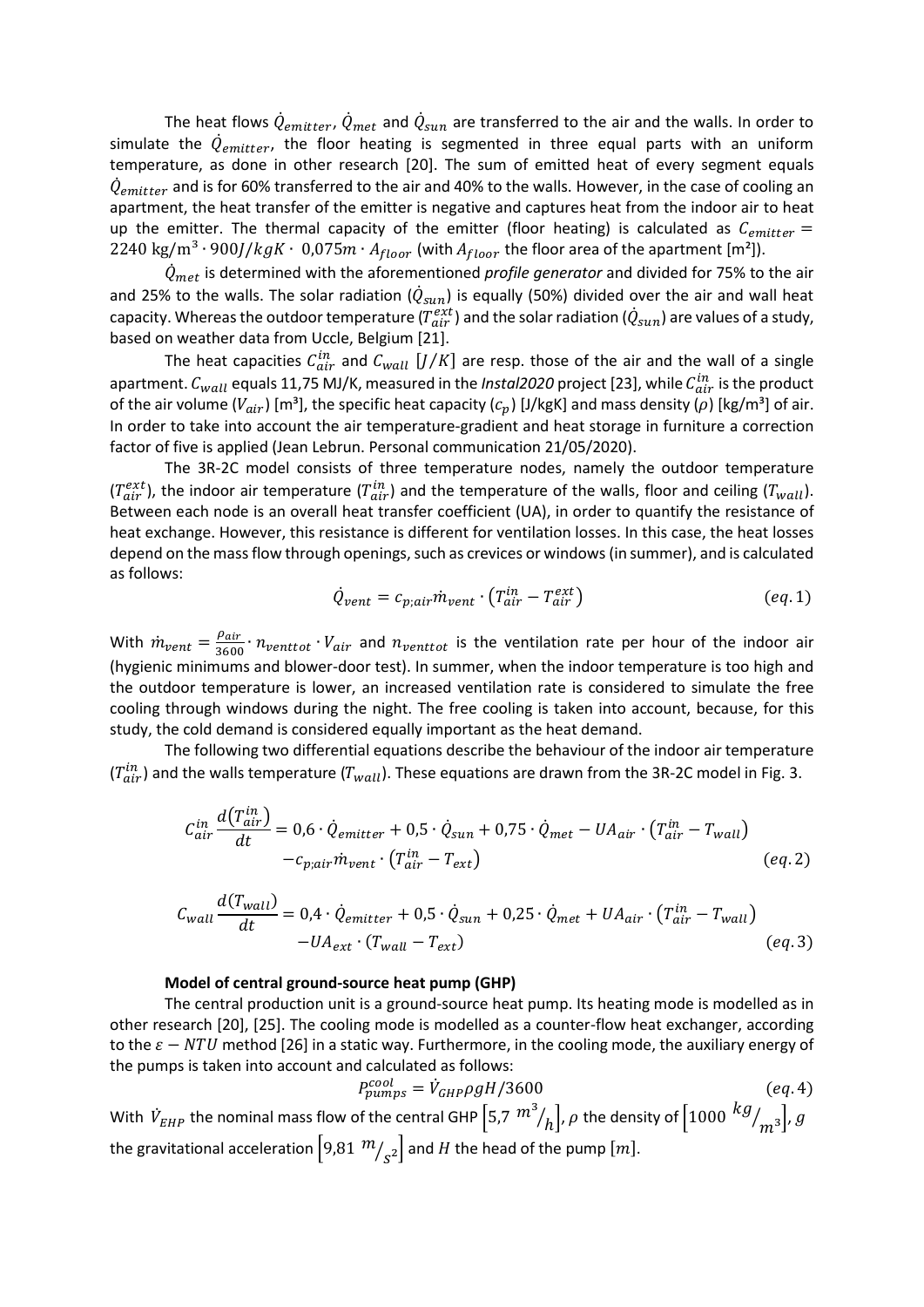#### **Model of the TES**

The central TES is adapted from Van Riet [20] his storage vessel model. The mixing of a underlying warmer water layer in a TES is added to the model. This is necessary in the case when the central GHP is in cooling modus and stores it in the central TES from the upper inlet. The decentral TES for DHW have an internal spiral heat exchanger to separate the technical water from the DHW [20] and its storage volume is calculated by a so-called PV-curve [27], depending on the nominal heating power of the BHP.

#### **Modelling of the CDC**

The CDC and all other pipes in the concept are modelled by a plug-flow pipe model [28]. It is an efficient simulation method to take into account the transport delay in the pipes. The sum of the demanded mass flows for SH or SC and DHW of all apartments equals the total mass flow in this pipes. The hydraulic behaviour is not included in the model.

#### **Model of booster heat pump**

The model of the BHP is an adaptation of the model of a ground/water heat pump (GHP) [25]. The BHP-model is parametrized with the data of the *Alpha Innotec WWB21* from *Nathan Systems* [29], using a 'fit nonlinear regression model' from Matlab. As a result, the electrical power consumption and the heating power of the condenser can be determined, when the supply temperature of the evaporator ( $T_{in}^{src}$ ) and the temperature of the condenser ( $T_{con}$ ) are known.

$$
\frac{\dot{Q}_{con}^{BWP}}{\dot{Q}_{th,nom}^{BWP}} = 2\ 891,3 - 3\ 268,7 \cdot T_{src} - 4\ 201,9 \cdot T_{snk} + 4\ 383,3 \cdot T_{src} \cdot T_{snk} + 539,5 \cdot T_{src}^2
$$
\n
$$
+ 1\ 500,4 \cdot T_{snk}^2 - 438,8 \cdot T_{snk} \cdot T_{src}^2 - 1\ 398 \cdot T_{src} \cdot T_{snk}^2 \qquad (eq.5)
$$

$$
\frac{P_{elek}^{BWP}}{\dot{Q}_{th,nom}^{BWP}} = 593 - 556.7 \cdot T_{src} - 951.5 \cdot T_{snk} + 884.8 \cdot T_{src} \cdot T_{snk} + 10.8 \cdot T_{src}^2
$$
\n
$$
+380 \cdot T_{snk}^2 - 10 \cdot T_{snk} \cdot T_{src}^2 - 348.6 \cdot T_{src} \cdot T_{snk}^2
$$
\n
$$
(eq.6)
$$

In equation 5 and 6, the temperatures are rescaled in order to offer the possibility to simulate with temperatures below 0°C and to have higher coefficients:

$$
T_{src} = \frac{T_{in}^{src} + 273.15}{273.15} \text{ and } T_{snk} = \frac{T_{con} + 273.15}{273.15} \qquad (eq.7 \& eq.8, respectively)
$$
  
With  $T_{in}^{src}$  en  $T_{con}$  in [°C].

The condenser and evaporator are considered as a lumped capacity, which means that  ${}^{''}T_{con}$  $T_{out}^{snk}$  , " $T_{eva}=T_{out}^{src}$  and both sides store heat. Fig. 4 illustrates the mass and energy flows. This figure is used to derive the mass and energy balances of both the evaporator and condenser. The heat exchange between the capacity of the evaporator and the condenser is the energy flux  $\dot{Q}_{eva}$ .



**Fig. 4. The mass and energy balance of a booster heat pump**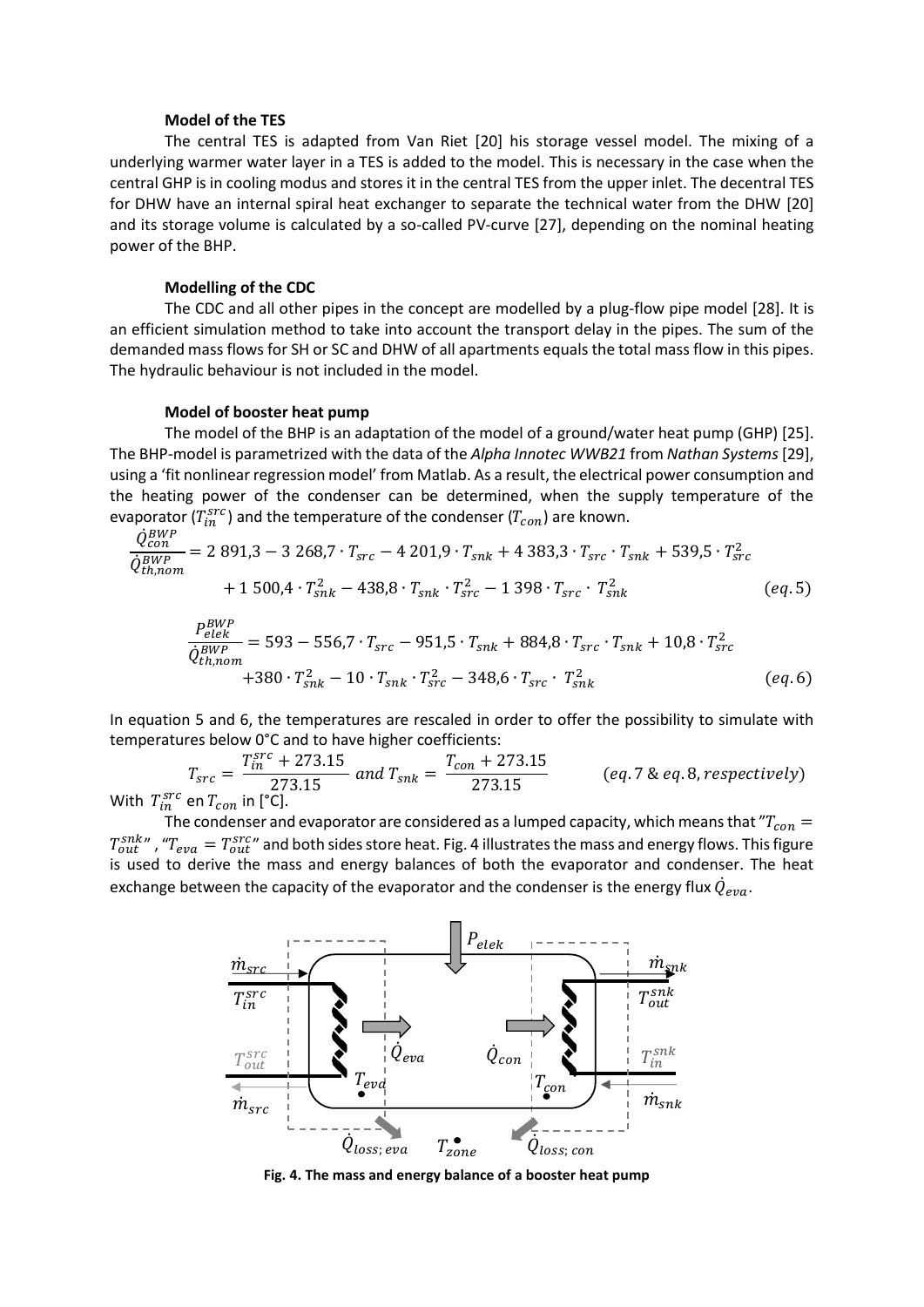As showed in Fig. 4 the mass balance of both the evaporator and condenser consist of one mass flow per side. No mass storage is realized, thus the ingoing flow is equal to the outgoing flow.

The condenser delivers heat to produce DHW. The change of internal energy is:

$$
C_{snk} \frac{dT_{out}^{snk}}{dt} = \dot{Q}_{con} - UA_{con} \cdot (T_{out}^{snk} - T_{zone}) + c_p \cdot \dot{m}_{snk} \cdot (T_{in}^{snk} - T_{out}^{snk})
$$
 (eq.9)

Where:

- $C_{snk}$  [J/K] is the thermal capacity of the condenser.
- $\dot{\varphi}_{con}$  [W] from equation (eq. 5). The heating power of the condenser.
- $UA_{con}$  [W/K] as in study [20] depending on the nominal heating power. In order to calculate the heat losses to the surroundings.
- $c_p \cdot m_{snk} \cdot (T_{in}^{snk} T_{out}^{snk})$  is the heat stored in the TES.

On the other hand, the evaporator extracts heat from the central CDC:

$$
C_{src} \frac{dT_{out}^{src}}{dt} = -\dot{Q}_{eva} - UA_{eva} \cdot (T_{out}^{src} - T_{zone}) + c_p \cdot \dot{m}_{src} \cdot (T_{in}^{src} - T_{out}^{src})
$$
 (eq.10)

 $\dot{Q}_{eva}$  is determined as follows:

$$
\dot{Q}_{eva} = \dot{Q}_{con} - P_{elek} \tag{eq.11}
$$

With  $\dot{Q}_{con}$  and  $P_{elek}$  resp. from (eq. 5) and (eq. 6). All other terms of (eq. 10) are similar to (eq. 9).

#### **4. Case description and input parameters**

In order to evaluate a concept, it is necessary to have a realistic energy demand. For this reason, a case study is used (see Fig. 5).

The case study includes heating as well as cooling and consists of three main parts, namely central heat production, heat (in winter) and cold (in summer) distribution via the CDC and 20 identical apartments with each a decentral production of DHW (BHP), a DHW thermal energy storage (DHW-TES) and underfloor heating, but a different heat demand profile. Because of the small apartment building (20



**Fig. 5. installation scheme. In the winter, mass flow via red arrows and set-point of distribution is 25°C-35°C. In the summer, mass flow can follow blue arrows (if desired) and set-point of distribution is 18°C-20°C.**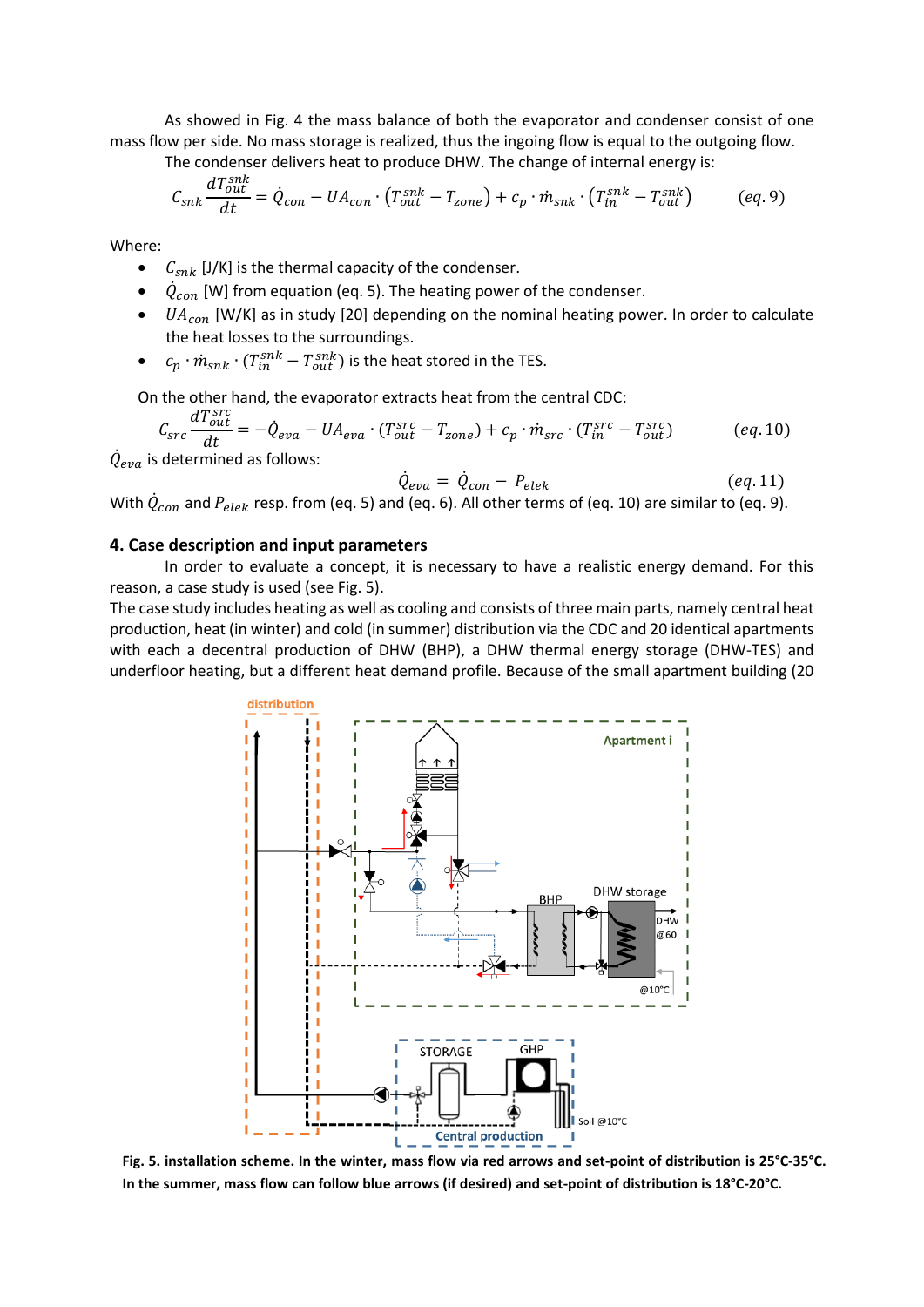flats), no high pressures are assumed and a direct connection (no heat exchanger) between the distribution grid and the flats is used.

A central ground/water heat pump (GHP) and a TES form together the central heat and cold production. Furthermore, the GHP has, besides the heating function during winter, a cooling function in case the decentral BHPs do not provide sufficient cool load to the CDC. In other words, when the heat demand, needed to produce DHW, is not equal to the demand of cooling during summer days, central cooling is required in order to secure indoor air temperature comfort (i.e. not excessing the indoor air temperature set point). In contrast, when the BHPs produce DHW and no space cooling is needed, the BHPs could shut down as the central temperature becomes too low. Therefore, the GHP can also heat up the central water of the CDC during summer in described situation. The heating period (winter) starts September 15 and ends April 15, and the cooling period (summer) is from Mai 1 until August 30. During the other days, only heat in order to produce DHW is foreseen.

The control of the heat interface unit (HIU) differs from a conventional HIU, namely the interaction between space heating and DHW production is possible. A conventional HIU would separate the heat extraction as well as the return mass flows. In this way, no recuperation of the heat or cold would be possible. This innovative HIU-system is already described in the research of Kleefkens et al. [18]. During the space heating season, the central water flows along the red arrows in Fig. 5. The interaction is useful during summer, which is showed by the blue arrows in Fig. 5. On the one hand, the cold production of the BHP at the evaporator side (while it is producing DHW) can be consumed by the floor cooling, while a space cooling demand exists. On the other hand, the heated water after the space cooling (underfloor heating tubes) can be a heat source for the BHP in order to produce DHW. These two energy flows (Fig. 6. left-hand side) are the possible energy recuperations within the same apartment due to the configuration of the HIU.

Besides, an energy recuperation is also possible between different apartments, since the CDC distributes both the heat water for space heating/cooling and DHW. In this way, the cold produced by a BHP in apartment "n" can be useful for the space cooling in, for example, apartment "n+1" or any other apartment. Both the energy recuperation situation are shown in Fig 6. On the left hand side, the energy recuperation within one apartment is shown, while the scheme on the right hand side illustrates the energy recuperation between different apartments.



**Fig. 6. heat recuperation in the same apartment (left hand side) or between different apartments, via the CDC (right hand side).**

As mentioned before, the building consists of 20 identical apartments. The considered parameters to analyse the case study are listed:

- $\dot{Q}^{loss}_{des} = 0.7 \frac{W}{m^2 K} \cdot 114 \frac{m^2}{2} \cdot (21^{\circ}C (-8^{\circ}C)) = 2320 \text{ W}$ ; as the average UA-value is 80 W/K and the desired indoor temperature during winter is 21°C. In Belgium, the design outdoor temperature is -8°C.
- During the summer, the indoor temperature set point is 25°C.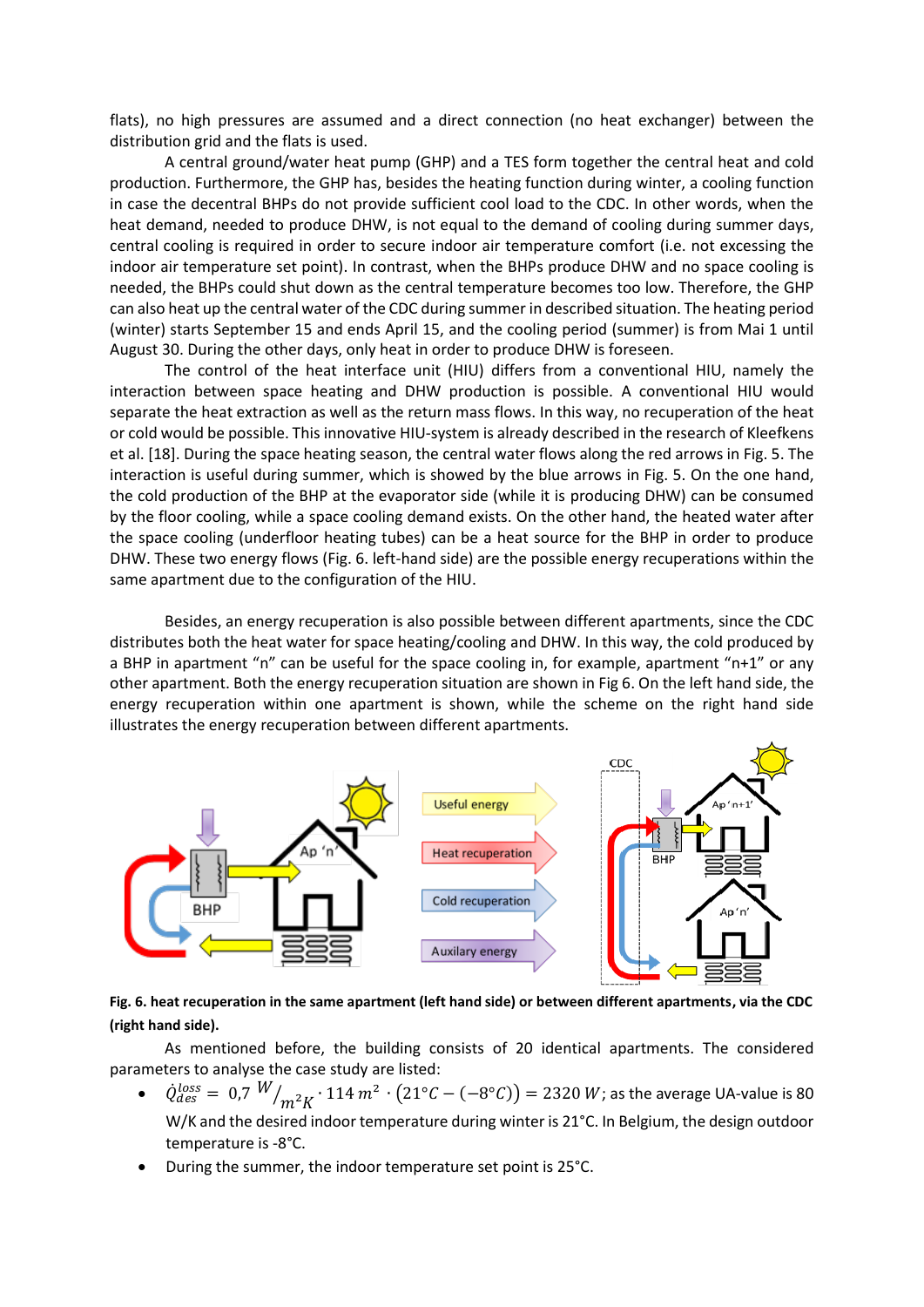- The floor area is 88 m<sup>2</sup>, and a height of 3m, leads to a total air volume of 264 m<sup>3</sup>. As a result, the  $C^{in}_{air} = \left(1.2 \right.^{kg}$  $\left/ \right/ _{m^{3}}$  ⋅ 5 $\right)$  ⋅ 1005  $^{J}$ /<sub>kgK</sub> ⋅ 264 m<sup>3</sup> = 1,6  $^{MJ}$  $\frac{1}{K}$  and the heat capacity  $\mathcal{C}_{emitter} = 2240 \ \frac{kg}{m^3} \cdot 900 \ \frac{J}{kgK} \cdot 0.075 m \ \ \cdot 88 \ m^2 = 13{,}3 \ \frac{MJ}{m^2}$  $\mathcal{N}_K$ . The heat capacity of the walls is 11,75 MJ/K, as mentioned before.
- The ground source temperature is constantly 10°C through the year, no simulation of the soil is considered. The temperature of the domestic cold water also is constantly 10°C.
- The UA-values of the TES (central as well as decentral) is calculated according to the *eco-design guidelines* [30], with an energy class A.

<span id="page-8-0"></span>Overall, the sum of heat and cold demands of the 20 apartments on a yearly basis is given in [Table 1.](#page-8-0)

| Table 1. yearly heat and cold demand of all 20 apartments. |                  |                   |  |  |
|------------------------------------------------------------|------------------|-------------------|--|--|
| <b>SH demand</b>                                           | <b>SC</b> demand | <b>DHW</b> demand |  |  |
| 23 MWh                                                     | 11.97 MWh        | 42.98 MWh         |  |  |
| 29,5%                                                      | 15,5%            | 55%               |  |  |

| Table 1. yearly heat and cold demand of all 20 apartments. |  |
|------------------------------------------------------------|--|
|------------------------------------------------------------|--|

As can be seen in [Table 1,](#page-8-0) the DHW demand is the largest part of the heat demand, as a result of the high insulation degree in the apartments, air tight building methods, higher internal gains, etc. In Belgium, a building is considered as new or as a nearly Zero Energy Building (nZEB), if the thermal energy demand is resp. 70 kWh/m<sup>2</sup>year or 15 kWh/m<sup>2</sup>year. In this case study, the average energy demand for space conditioning (SH and SC) is 20 kWh/m<sup>2</sup>year. This means that the apartment building is well insulated and is close to the requirements for a nZEB.

### **5. Results and discussion**

The new simulation environment allows to investigate the energetical behaviour of the system. In this way, the energetical comparison with a classic CDC can be done. Furthermore, the possible energy recuperations are quantified.

### **Comparison to a classic CDC**

A classic CDC is a collective heating network in an apartment building with a central boiler in order to produce the heat for SH and DHW. The design temperatures are high, usually 60°C/40°C and higher [31], and the cool load is not taken into account by the CDC. However, for this comparison, only characteristic efficiencies [16] are considered: a boiler efficiency of 95% and the cool demand is covered by decentral compression chiller, with an coefficient of performance (COP) of 4,5. This comparison is given in Table 2. The boiler efficiency is lowered to 90% in order to compensate the distribution losses in de CDC and central TES, because the distribution temperature is 60°C.

The total energy used by the CDC with BHPs is 23,35 MWh in order to fulfil the energy demands of the 20 apartments (listed in Table 1.). In this respect, the total system efficiency is 334% or, when converted to primary energy (58,375 MWh $_{PE}$ ), the PER is 133,5%. As a result, it can be stated that the CDC with BHP uses the energy sources in a sustainable way. In comparison (Table 2), the classic CDC has an energy consumption of 79,96 MWh<sub>PF</sub> and the PER equals 97,5%. As a result, a primary energy saving of 27% is realised with the new concept.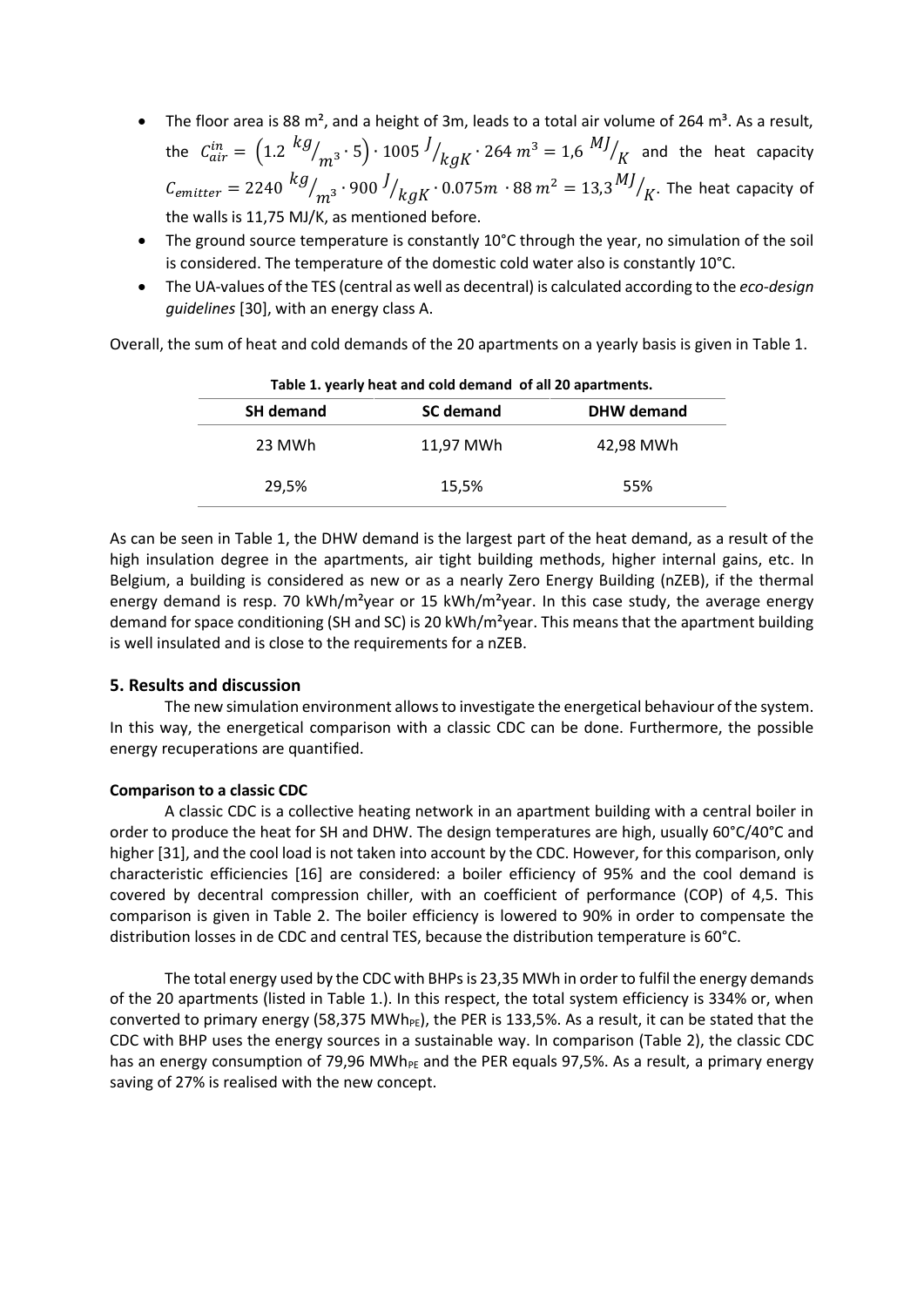| Classic CDC             | Heat demand (SH + DHW) | Cold demand (SC)    |  |
|-------------------------|------------------------|---------------------|--|
| system                  | <b>Boiler</b>          | Compression chiller |  |
| efficiency              | 90%                    | $COP = 4.5$         |  |
| Energy demand (Table 1) | 65,98 MWh              | 11,97 MWh           |  |
| Energy consumption      | 73,31 MWh              | 2,66 MWh            |  |
| Conversion factor to PE | 1                      | 2,5                 |  |
| Total PE use:           | 79,96 MW $h_{PF}$      |                     |  |

**Table 2. estimation of energy use of the classis CDC, with characteristic efficiencies. The classic CDC consist of a central boiler (SH + DHW) and decentral compression chillers (SC).**

Finally, a  $CO<sub>2</sub>$  analysis is shown in Table 3. For this analysis, the used conversion factor for electricity and natural gas are resp. 285 kg  $CO<sub>2</sub>/MWh<sub>el</sub>$  and 202 kg  $CO<sub>2</sub>/MWh$ . The concept with BHPs at lower distribution temperatures reduce the  $CO<sub>2</sub>$ -emissions with 55% on a yearly basis. Furthermore, this concept does not emit any  $CO<sub>2</sub>$  on a local level, given that no fossil fuels are used locally.

| TWAIS OF COMPANIONITY OF COMPONIUM OF A CHOON OF CAMA THE PLOPOSON COMPONI |                |                |  |  |
|----------------------------------------------------------------------------|----------------|----------------|--|--|
| <b>Energy use</b>                                                          | <b>Classic</b> | Concept        |  |  |
| Natural gas                                                                | 73,31 MWh      | 0 MWh          |  |  |
| Electricity                                                                | 2,66 MWh       | 23,35 MWh      |  |  |
| CO2-equivalent                                                             | 14,8 tons/year | 6,65 tons/year |  |  |

**Table 3. comparison of CO2-emissions of a classis CDC and the proposed concept.**

### **Energy recuperation**

Finally, the possible energy recuperations thanks to the configuration of the HIU and CDC (i.e. the heat flows of SH and DHW are bundled and the possible interaction through the valves between the floor heating pipes and the BHPs) are simulated. This recuperations are only considered during the cooling season (i.e. the summer), as in this case, the excessive heat in the apartments can be used as a heat source for the BHPs. As a result energy recuperation in two ways is realized (i.e. cooling the apartments and provide a free heat source to the BHPs).

[Table](#page-10-0) 4 shows the minimal, mean and maximal calculated energy recuperations of the apartments (via the HIU) for both the space cooling and DHW production. The minimal and maximal figures give an insight in the dependency of the family types in the apartments, as a two-person family uses less DHW than a four-persons family. The same assumption is made for the cooling demand. The total energy recuperation via the CDC is also given, including the energy recuperation in the same apartments and the energy recuperation between different apartments. The percentages are with respect to the cool demand or DHW demand during summer.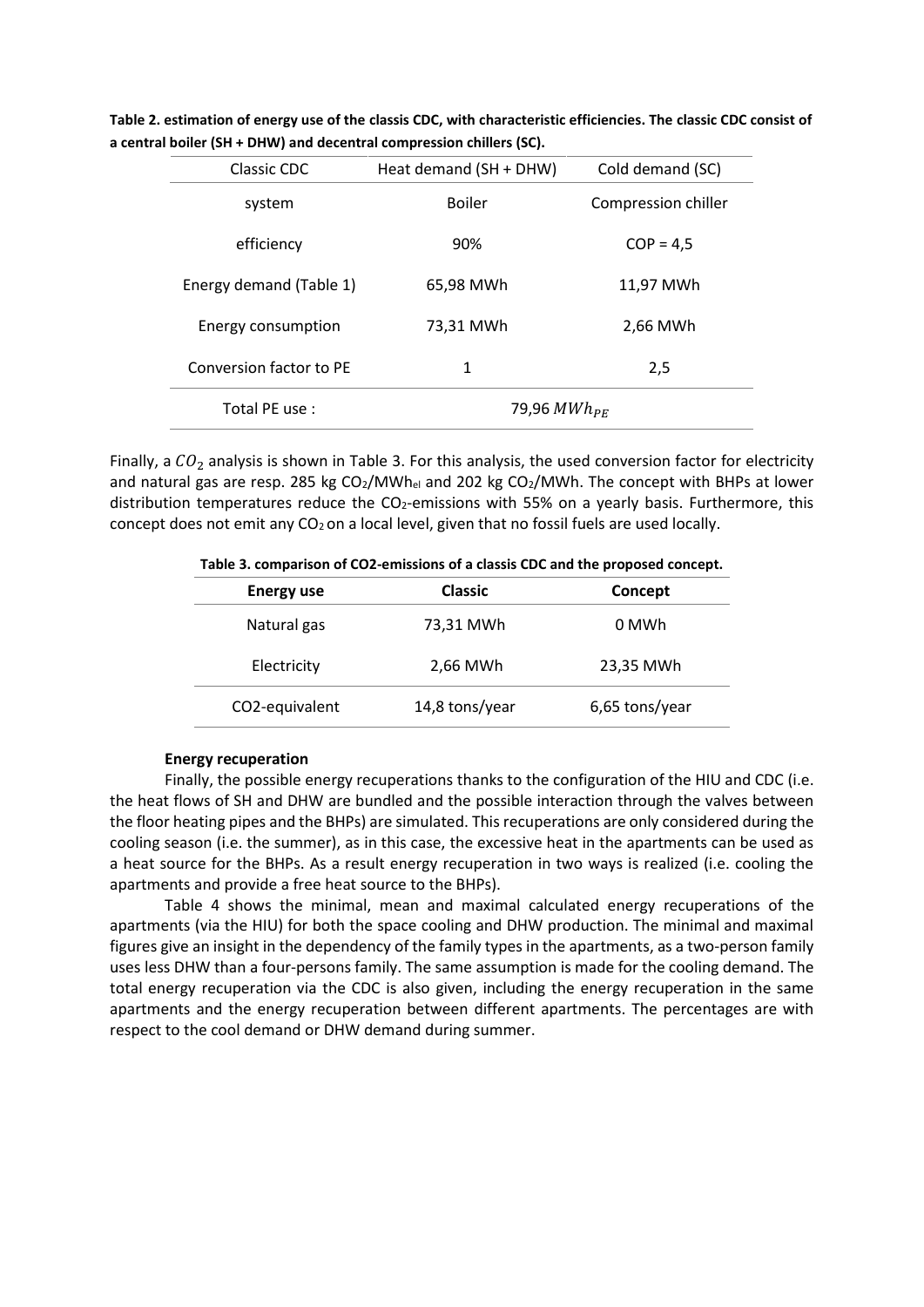|                         |           |                        |               | Via CDC                                       |         |
|-------------------------|-----------|------------------------|---------------|-----------------------------------------------|---------|
| Recuperation            |           |                        |               |                                               |         |
| Min.                    | 64,5 kWh  | 22,2%                  |               |                                               |         |
| Mean                    | 163 kWh   | 27,2%<br>Tot: 3,26 MWh |               |                                               |         |
| Max.                    | 236,8 kWh | 28,2%                  |               |                                               |         |
| 44 kWh<br>10,4%<br>Min. |           |                        | 27.5%         |                                               |         |
| Mean                    | 129 kWh   | 23,5%                  | Tot: 2,58 MWh |                                               |         |
| Max.                    | 209,7 kWh | 31,2%                  |               |                                               |         |
|                         |           |                        |               | In same apartment<br>(blue arrows in Fig. 5.) | 6.2 MWh |

<span id="page-10-0"></span>**Table 4. realized energy recuperation and its share in the energy demands during summer.**

A considerably part is recuperated within the same apartment: from 22,2% to 28,2% of the cooling demand is directly generated by the BHP and used as a cool source. The family type has no large influence on this type of energy recuperation. It is supposed that the control strategy will have a larger influence, as the DHW production needs to be attuned to the cool demand.

On the other hand, a great variation is found in the range of heat recuperation to the BHP, namely 10,4% up to 31,2% of the BHP's heat source is derived from the indoor excessive heat. In this case, the family type has a great influence, as a two-person family generates more heat, thus more heat can be recovered by the BHP. In this respect, also the controlling will have an influence. However, when the cool load is larger, the chance that the DHW production is simultaneously with the cool demand is also increased.

Finally, the energy recuperation through different apartment is given. The 6,2 MWh includes the 3,26 MWh and 2,58 MWh of energy recuperation within the same apartments. In other words, only 0,36 MWh or 6% of the total energy recuperation is established in the CDC. An optimization of the control strategy is required in order to increase this percentage.

### **6. Conclusion**

This research has investigated the energy performances of a ultralow temperature CDC with decentral BHPs. In this respect, the PE savings and  $CO<sub>2</sub>$ -emissions are considered as important key factors. The case study consist of 20 identical apartments, with a different heat demand profile. The central production is a ground-coupled heat pump, without back-up fossil boilers. All apartments are equipped with a floor heating/cooling system and a BHP for DHW production with a storage tank.

In order to simulate the concept, an existing simulation environment of Van Riet [20] is adapted for a CDC with BHP. In this purpose, a BHP-model is developed and other models are adapted. The time step in the simulations is 10 seconds, in order to take into account the opening of valves and to obtain more detailed results.

The concept is compared to a classic CDC, namely a CDC at higher temperatures (60°C-75°C) with a central boiler. In this respect, characteristic efficiencies are used. The total system efficiency of the CDC with BHPs is 334% and its PER is 133,5%, while the PER of a classic CDC is 97,5%. Furthermore, a reduction of the CO<sub>2</sub>-emission of 55% is possible with the proposed concept in this study. These energy savings are achieved by, on the one hand, the use of heat pumps, and on the other hand, the possible energy recuperations thanks to the configuration of the HIU.

All the results of this research show that the CDC at lower temperatures with decentralised BHP is a good, sustainable system to provide heating and cooling to apartment buildings.

#### **Future work**

The new developed simulation environment allows to investigate the impact of various design choices (e.g. the BHP's sizing or the central distribution temperature). In addition, the EPBD legislation has a major impact on system selection. However, its evaluation framework is not that detailed. In this respect, the developed simulation environment, needs to be compared to the EPBD standardization.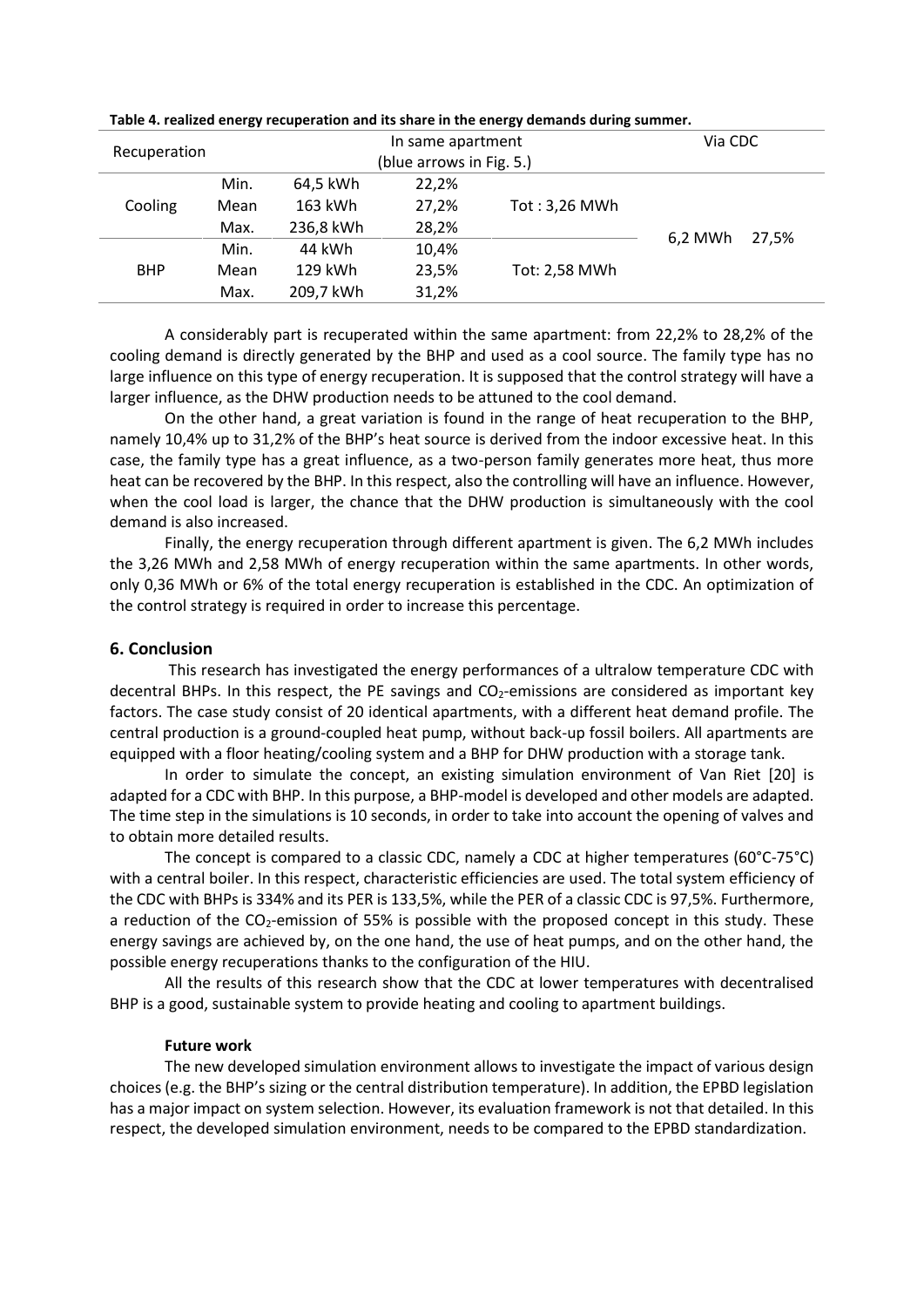Furthermore, different configurations of this CDC with BHPs needs to be compared, in order to gain more insight in this type of heating and cooling network. This further research could lead to design rules to take into account by future realisations of the system.

# **Acknowledgement**

This research is part of a TETRA-project concerning qualitative heating networks (www.warmtenet.info). This project aims to draw up a code of good practice for CDC and district heating networks, with an eye for dimensioning rules and quality requirements of a heat interface unit (HIU).

## **References**

- [1] P. Nuiten, "Ontwikkeling van koudevraag van woningen In opdracht van het ministerie van Economische Zaken en Klimaat."
- [2] P. Renier, "Warmtenetten." https://www.vreg.be/sites/default/files/document/rapp-2020-15.pdf (accessed Oct. 11, 2020).
- [3] H. Lund, S. Werner, R. Wiltshire, S. Svendsen, J.E. Thorsen, F. Hvelplund and B., Vad Mathiesen, "4th Generation District Heating (4GDH): Integrating smart thermal grids into future sustainable energy systems.," *Energy*, vol. 68, pp. 1–11, Apr. 2014.
- [4] M. De Pauw, F. Van Riet, J. De Schutter, S. Binnemans, J. Van der Veken, and I. Verhaert, "A methodology to compare collective heating systems with individual heating systems in buildings," Proceedings of the REHVA Annual Meeting Conference Low Carbon Technologies in HVAC, Brussels (Belgium), April 2018.
- [5] J. Glembin, C. Büttner, J. Steinweg, and G. Rockendorf, "Thermal storage tanks in high efficiency heat pump systems - Optimized installation and operation parameters," in *Energy Procedia*, vol. 73, pp. 331– 340, Jun 2015.
- [6] C. Delmotte and J. W. Schietecat, "Centrale verwarming met warm water. Het leidingnet," *Instal2020*, vol. 12524, no. 3, pp. 1–5, 2018.
- [7] H. Lund, B. Möller, B. V. Mathiesen, and A. Dyrelund, "The role of district heating in future renewable energy systems," *Energy*, vol. 35, pp. 1381–1390, Mar. 2010.
- [8] H. Lund, N. Duic, P. A. Østergaard, and B. V. Mathiesen, "Future district heating systems and technologies: On the role of smart energy systems and 4th generation district heating," *Energy*, vol. 165, pp. 614–619, Dec. 2018.
- [9] wtcb.be, "De technische installaties van de toekomst," 2018.
- [10] S. Buffa, M. Cozzini, M. D'Antoni, M. Baratieri, and R. Fedrizzi, "5th generation district heating and cooling systems: A review of existing cases in Europe," *Renewable and Sustainable Energy Reviews*, vol. 104, pp. 504–522, Apr. 01, 2019.
- [11] B. Elmegaard, T. S. Ommen, M. Markussen, and J. Iversen, "Integration of space heating and hot water supply in low temperature district heating," *Energy Build.*, vol. 124, pp. 255–264, Jul. 2016.
- [12] M. Rasheduzzaman, R. Singh, C. N. Haas, and P. L. Gurian, "Required water temperature in hotel plumbing to control Legionella growth," *Water Res.*, vol. 182, p. 115943, Sep. 2020.
- [13] A. Zarrella, M. De Carli, and C. Peretti, "Radiant floor cooling coupled with dehumidification systems in residential buildings: A simulation-based analysis," *Energy Convers. Manag.*, vol. 85, pp. 254–263, Sep. 2014.
- [14] Greenvis & ecoFys, "Collectieve warmte naar lage temperatuur Een verkenning van mogelijkheden en routes," 2016. Accessed: May 01, 2020. [Online]. Available: www.ecofys.com.
- [15] M. Z. Pomianowski, H. Johra and C. Zhang, "Sustainable and energy-efficient domestic hot water systems : A review," *Renew. Sustain. Energy Rev.*, vol. 128, no. April, p. 109900, Aug. 2020.
- [16] P. A. Østergaard and A. N. Andersen, "Booster heat pumps and central heat pumps in district heating," *Appl. Energy*, vol. 184, pp. 1374–1388, 2016.
- [17] M. Köfinger, D. Basciotti, R. R. Schmidt, E. Meissner, C. Doczekal, and A. Giovannini, "Low temperature district heating in Austria: Energetic, ecologic and economic comparison of four case studies," *Energy*, vol. 110, pp. 95–104, Sep. 2016.
- [18] O. Kleefkens, J. Van Berkel, C. Geelen, and M. Bos, "Booster Heat Pump, development of test procedure and calculation methodology in order to estimate the energy performance in various domestic applications," p. 12, 2017.
- [19] M. H. Adjali, M. Davies, C. Ni Riain, and J. G. Littler, "In situ measurements and numerical simulation of heat transfer beneath a heated ground floor slab," *Energy Build.*, vol. 33, pp. 75–83, Nov. 2000.